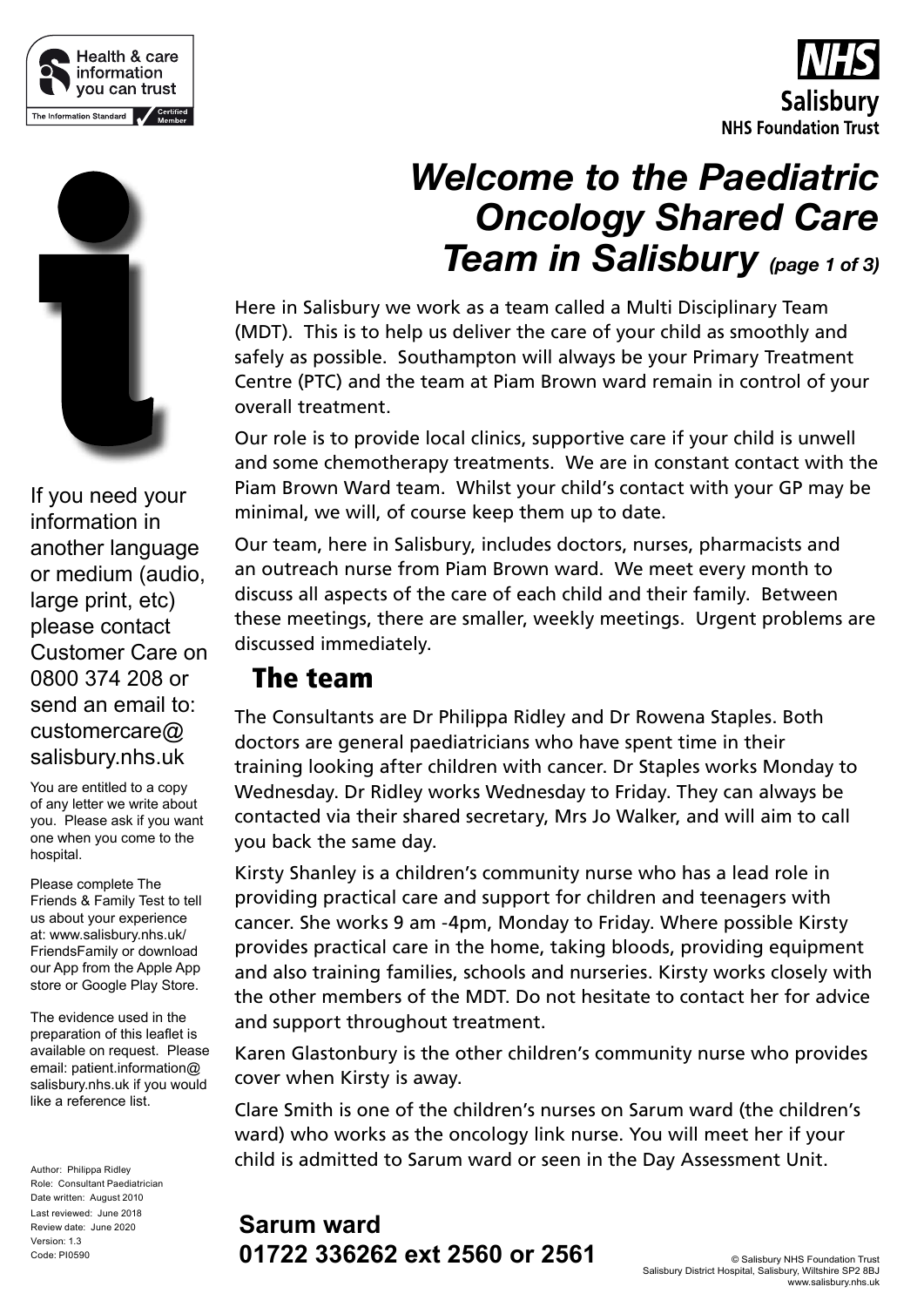## Welcome to the Paediatric Oncology Shared Care Team in Salisbury (2 of 3)



Louise (Lou) Pitman is our children's pharmacist. She makes sure that the chemotherapy is prepared and ready for collection at the right time. She liaises with the hospital pharmacy to make sure oral medications are ready for collection. If you are running out of any medicines please leave a message with Kirsty or Karen, so that Dr Ridley or Dr Staples can write a prescription. You can then collect the medication from the hospital pharmacy.

Alice Howardis the Paediatric Oncology Outreach Nurse. She is based on Piam Brown ward at Southampton Hospital but is a member of our team. She is your key worker and is always happy to be contacted in working hours. She will visit the school/nursery that your child attends, to speak to the staff. She is able to visit you at home.

You will be allocated a CLiC Sargent Social Worker. You may have met them during your stay at Piam Brown as they are based at Southampton Hospital. They are happy to be contacted directly and you will be given their contact details.

We do not have a dedicated psychologist with our team here at Salisbury. Psychological support is available through Piam Brown ward; please speak to any of us if you feel your child would benefit from this service.

Most of the information regarding your child's diagnosis will have been provided by Piam Brown ward but we also stock a range of useful leaflets. Please ask if you would like more information. If you would like to talk to other parents who have had similar experiences, this can be arranged.

Although the aim and expectation will be for treatment to achieve a cure, in a small number of cases palliative care is needed. The same team that have come to know and care for your child through their treatment will be the team who are involved to ensure a consistent approach.

# When your child comes to our hospital

#### The Outpatient Department

The Clinics are usually on Wednesdays. In the mornings we see any patient who is undergoing treatment and this is when we give chemotherapy and perform blood tests and check-ups. Follow up clinics, for patients who have completed treatment, are usually in the afternoons on Wednesdays.

#### Day Assessment Unit and Sarum Ward

All children and teenagers who need to be seen more urgently will either be seen in the Day Assessment Unit or on Sarum ward. On arrival you and your child will be shown to a treatment room or cubicle on Sarum ward. Here you will be greeted by a children's nurse, who will ask some questions, carry out observations (such as your child's temperature, blood pressure and pulse) and liaise with the doctors. Your child should be seen by a doctor promptly, who will then decide appropriate care. When possible this will be discussed with Dr Staples or Dr Ridley. If they are not on duty the Piam Brown team may be contacted for advice.

Sarum ward 01722 336262 ext 2560 or 2561